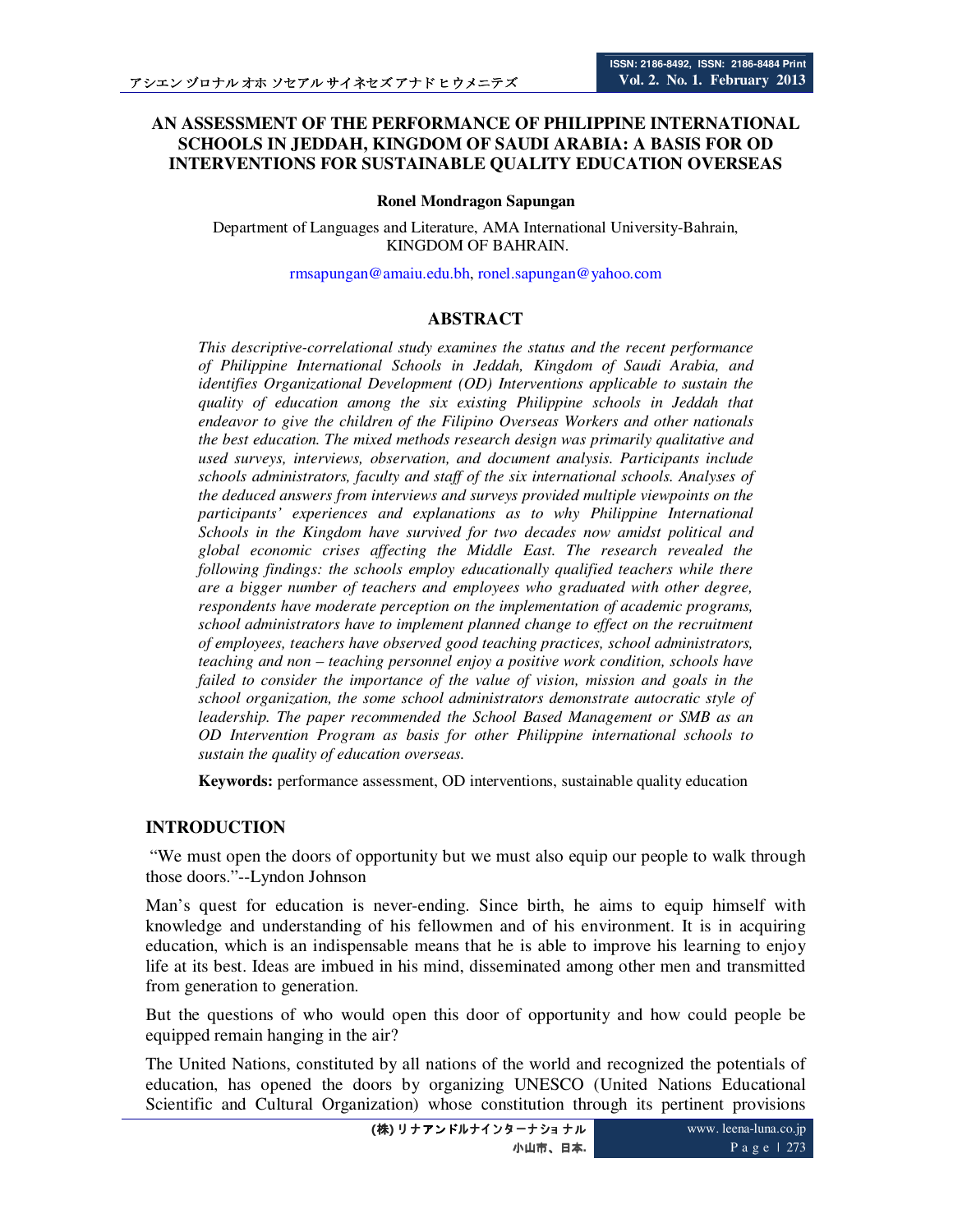explains organization aims of education for the community of nations. Through education prosperity and progress are partly achieved. Through education citizens become better educated and enjoy a richer life which is characterized by economic and social prosperity. Education therefore has become a big enterprise in practically all countries of the world. (http:/www.unitednations)

The Philippine educational system under its governing laws declares that every Filipino has the inalienable rights to education, neither be it formal, informal nor non - formal education, neither be it implemented in a far-flung village nor in a populated city, neither be it taken in the country or in the foreign land.

With the enactment on August 11, 2001 of Republic Acts 9155 (An Act Instituting a Framework of Governance of Basic Education and for Other Purposes), the legal mandate for the decentralization of governance in basic education was finally articulated. Its Declaration of Policy under Section 2 sets the direction of basic education in the Philippines.

For years, the Department of Education and its affiliated government and non-government agencies have catered quality education amongst the Filipinos. Like other countries, the Philippine government implements policies based on environmentally-scanned needs of students who are either inside the country's geographical jurisdiction or those who, in good fate, live temporarily overseas.

On February 24, 1995, through the Memorandum of Agreement, the Philippine government established the Inter-Agency Committee which is composed the Department of Education (DepEd), Department of Foreign Affairs (DFA), Department of Labor and Employment, and Overseas Workers Welfare Administration. These agencies are tasked to provide policy guidelines and specific rules and regulations for the establishment, accreditation, operation and management of secondary and elementary schools overseas.

Mandated by Executive Order No. 252 dated 5 May 2000, the Inter-Agency Committee took into consideration the full implementation of the 1997 Manual of Regulations for Philippine Schools Abroad. The prime task is to provide support and guidance toward developing more viable community of school institutions capable of meeting certain educational objectives. The said manual is mostly concerned with standards for sound educational management, functions of the Philippine agencies, community support and participations, all of which are significantly important in the operation of school overseas**.**

Hence, the existence of Philippine schools in Jeddah, Kingdom of Saudi Arabia and other Philippine international schools were anchored with the Declaration of General Policy stated in the Manual of Regulations for Schools Abroad.

Philippine schools overseas shall, in addition to complying with requirements and regulations of the Philippine Government, also comply with pertinent regulations of the countries where they are located. Such schools shall therefore be established and operated in accordance with two bodies of regulations, and shall at all times seek to comply with both, except as may otherwise be provided.

Further, Philippine schools overseas shall serve to showcase Filipino educational excellence abroad, and shall not be involved in any partisan or political activity that could affect the host country or the Republic of the Philippines or its instrumentalities, either through teaching, or through other activities of its proprietors, officials or employees.

It is in this perspective that the researcher deemed it necessary to find out the factors that affect the performance of the Philippine schools in Jeddah, Kingdom of Saudi Arabia which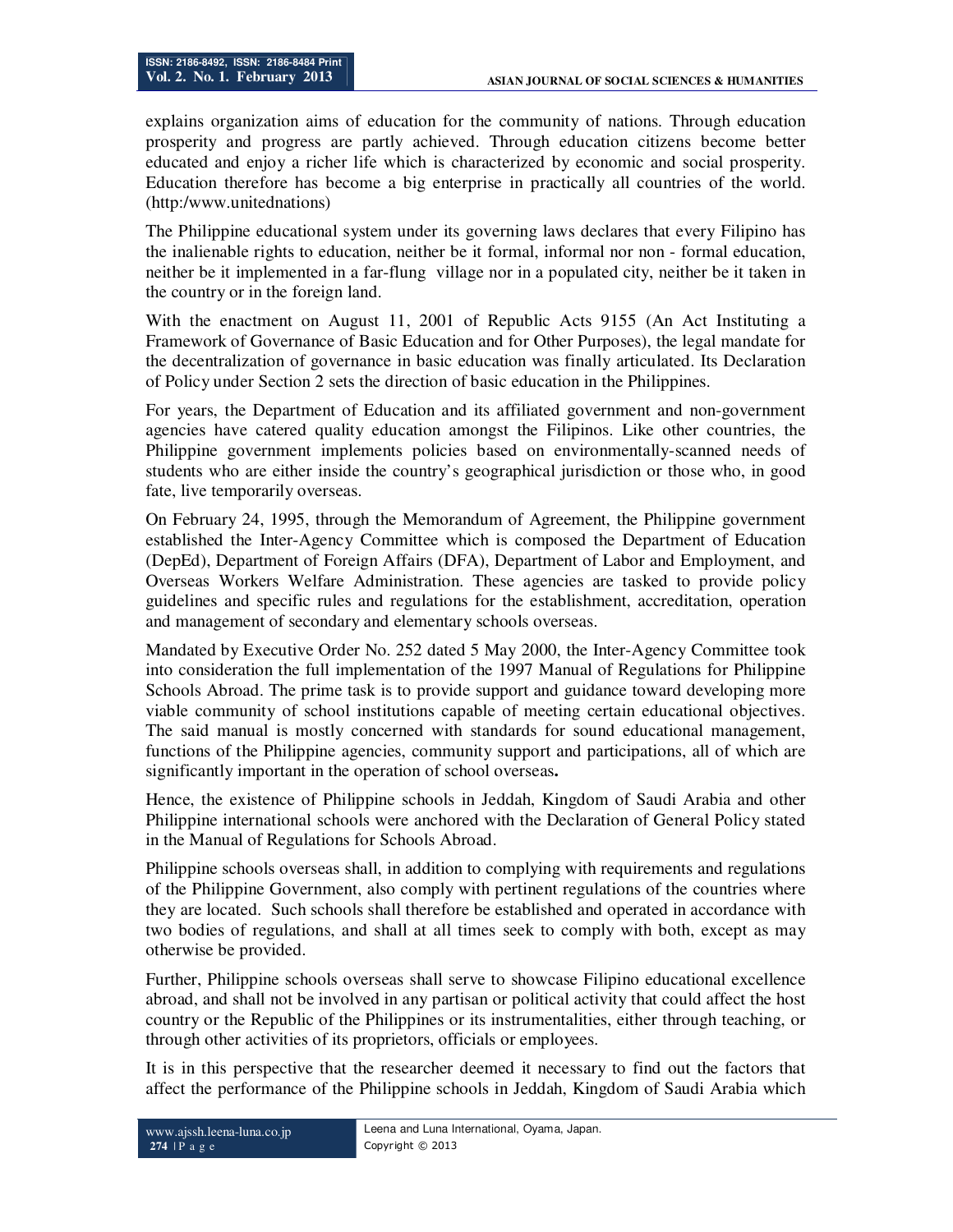are the bases for the recommendations and OD interventions for sustainable quality basic education overseas.



## **STATEMENT OF THE PROBLEM**

This study was An Assessment of the Performance of the Philippine Schools in Jeddah, Kingdom of Saudi Arabia: A Basis for OD Intervention for Sustainable Quality Education Overseas. Specifically, this study answered the following questions.

- 1. What is the demographic profile of the school administrators, teaching and non teaching staff in terms of:
	- a. Educational attainment;
	- b. Length of service; and
	- c. Training and seminars attended?
- 2. What is the performance of the Philippine Schools in Jeddah, Kingdom of Saudi Arabia in terms of:
	- a. Academic program;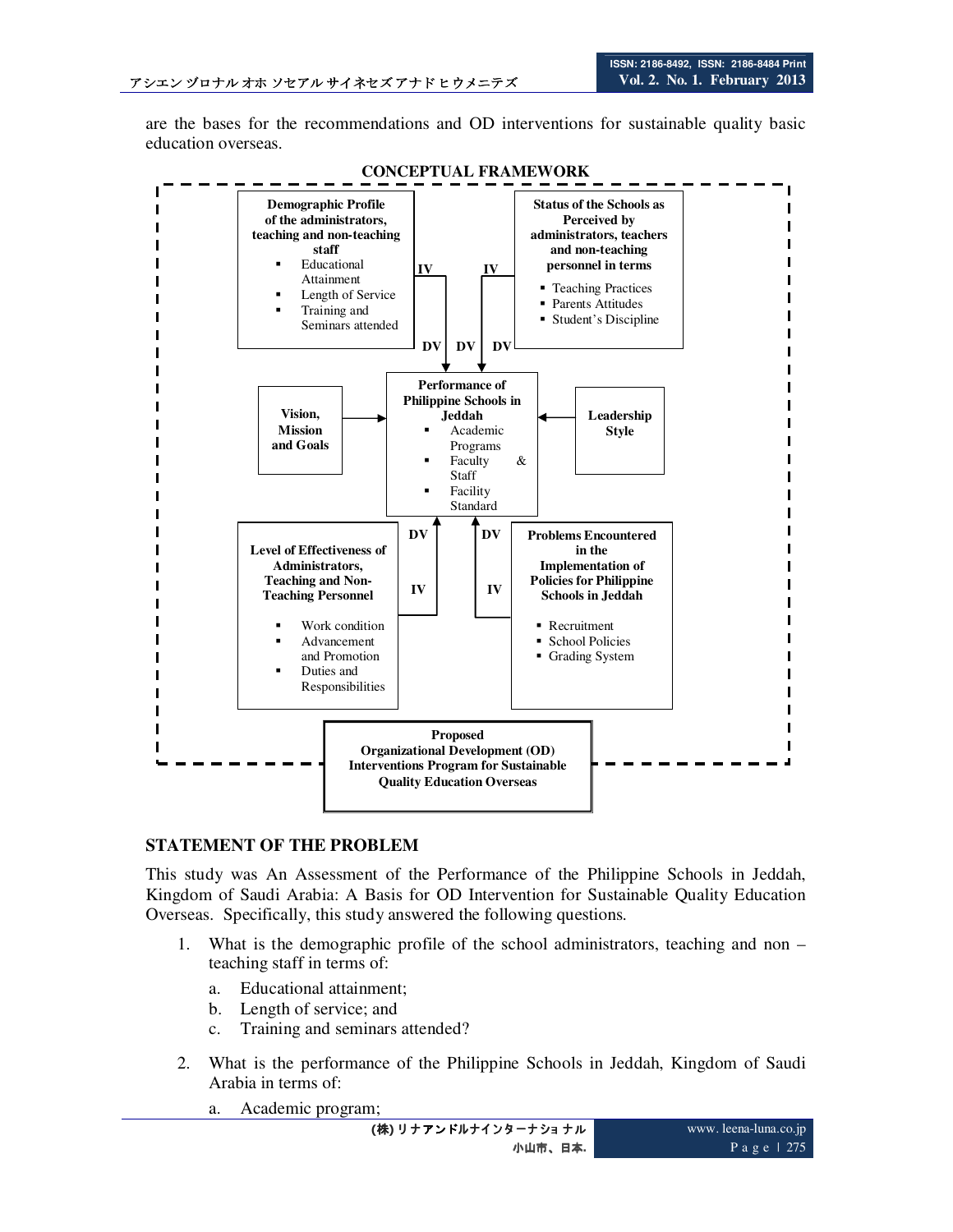- b. Facility standard; and
- c. Faculty and staff?
- 3. What are the problems encountered by the Philippines Schools in Jeddah, Kingdom of Saudi Arabia in terms of:
	- a. Recruitment;
	- b. School policies; and
	- c. Grading system?
- 4. What is the perception of school officials, teachers and non-teaching personnel on:
	- a. Teaching practices;
	- b. Parents attitudes; and
	- c. Student's discipline?
- 5. What is the level of effectiveness of administrators, teaching and non – teaching personnel in terms of:
	- a. Work condition;
	- b. Advancement and promotion; and
	- c. Duties and responsibilities?
- 6. What is the status of school's vision, mission and goals?
- 7. What is the leadership style of the Philippine schools in Jeddah?
- 8. Is there a significant relationship between:
	- a. The demographic profile of the school administrators, teaching and non teaching staff and the performance of Philippines Schools in Jeddah, Kingdom of Saudi Arabia.
	- b. The status of the schools as perceived by administrators, teachers and nonteaching personnel and the performance of Philippines Schools in Jeddah, Kingdom of Saudi Arabia.
	- c. The level of effectiveness of administrators, teaching and non teaching personnel and the performance of the Philippine Schools in Jeddah, Kingdom of Saudi Arabia.
	- d. The problems encountered by the Philippine Schools in Jeddah and the performance of the Philippines Schools in Jeddah, Kingdom of Saudi Arabia.
	- e. The vision, mission and goals and the performance of the Philippines Schools in Jeddah, Kingdom of Saudi Arabia.
	- f. The leadership style and the performance of the Philippines Schools in Jeddah, Kingdom of Saudi Arabia.
- 9. On the basis of the findings, what OD intervention should be employed to effect change in the performance of the Philippine Schools in Jeddah?

# **METHODS**

### **Research Design**

This study used descriptive-correlational research on the Assessment of the Performance of the Philippine Schools in Jeddah, Kingdom of Saudi Arabia. It described all dependent and independent variables of the study and measured the relationship among them.

Sanchez (1998) says that a description research method, in some extent, helped the researcher identified and described the variables of the study. The process of correlation, on the other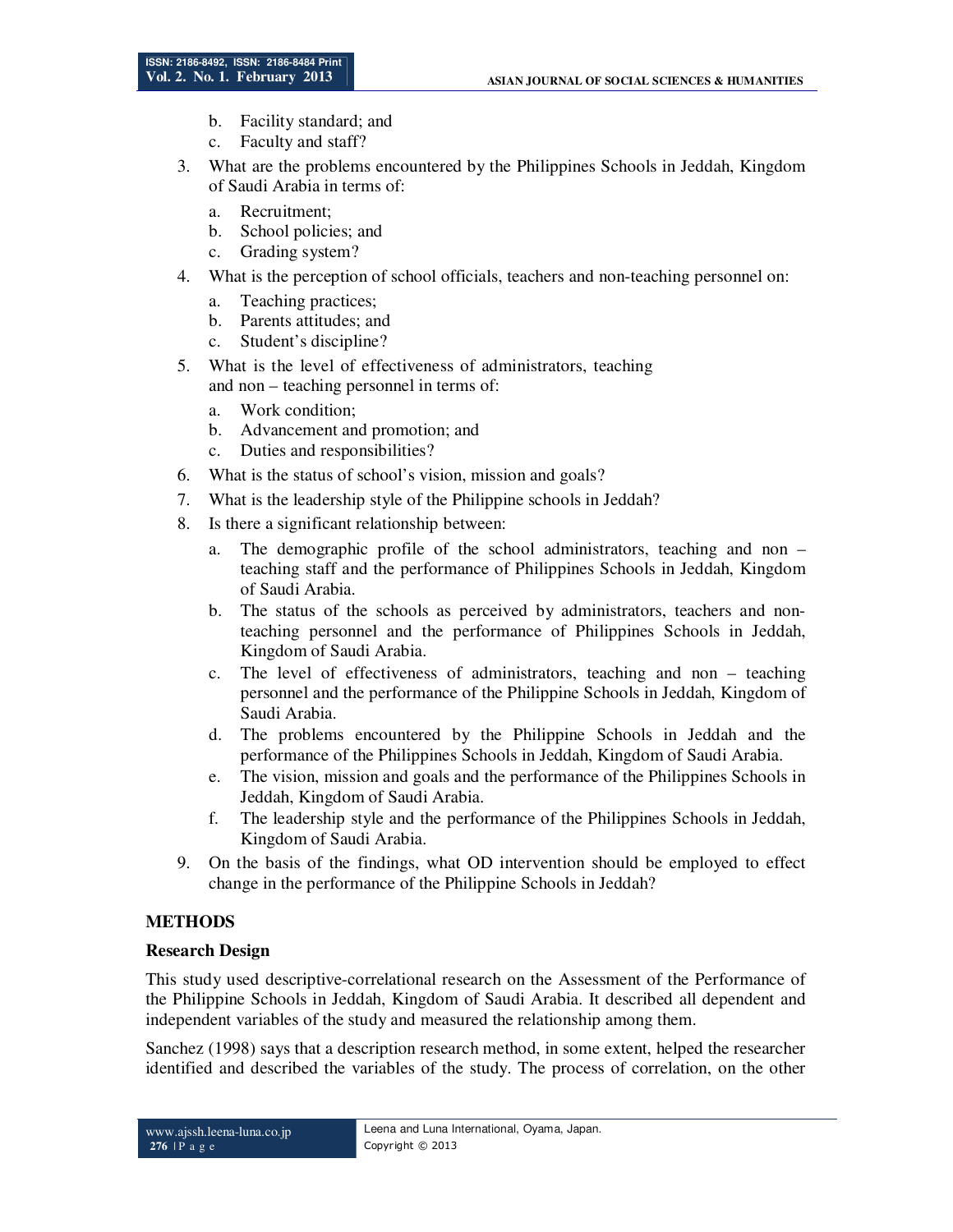hand, helped the researcher determined the degree to which the paired variables relate to each other.

The researcher used "triangulation" as the research method. He utilized structured interview, participant observations and qualitative survey through questionnaires in collecting data and combined them to come up with reliable accounts.

## **Respondents of the Study**

The six Philippine schools in Jeddah, Saudi Arabia were chosen as the focal system of this study. Respondents of this research were carefully selected. Purposive random sampling was used.

The respondents of the study were 181 composed of teachers from pre- elementary, elementary and high school, school principal, assistant principal, administrative officer, finance officer, registrar, department heads, subject coordinators of six Philippine Schools in Jeddah, Kingdom of Saudi Arabia.

### **Data Gathering Procedure**

With the permission from the Philippine Consulate General in Jeddah, validated copies of the questionnaire were distributed by the researcher to all respondents in their school with the help of the faculty members. They were provided with some guidelines in order to accomplish the task well. Retrieval of the accomplished questionnaire was done by the researcher himself.

### **Statistical Treatment of Data**

In treating, interpreting and analyzing all gathered data, the researchers used the frequency, percentage, mean and all forms of descriptive statistics and were utilized in answering the questions number 1, 2, 3, 4 and 5.

Meanwhile, for hypothesized relationship between paired variables of the study, Pearson's r and Chi-square were used.

The following table was used in interpreting the statistical results of the study:

| $.00 \text{ to } .19 =$ | a very low correlation        |
|-------------------------|-------------------------------|
| .20 to .39 $=$          | a low correlation             |
| $.40 \text{ to } .69 =$ | a moderate/marked correlation |
| $.70 \text{ to } .89 =$ | a high correlation            |
| .90 to 1.00             | a very high correlation       |

The significance level for each statistics was set to 0.05 levels.

# **RESULTS AND DISCUSSION**

As per Frequency and Percentage Distribution of respondents in terms of educational attainment the data revealed that 80 or 44.20% of the respondents have graduated bachelor degree in education. Three (3) or 1.65% obtained doctoral degree or with doctoral units. There were 11 or 6.08% who graduated their master's degree and 16 or 8.84% graduated bachelor degree with units in masteral. Sixty-eight (68) or 37.57% graduated other course with education units earned. Results reveal that majority of the respondents are graduates of education courses as indicated by the highest percentage of 44.20. There are also a good number of respondents with earned units in masteral and doctoral. This indicates that Philippine schools in Jeddah employ qualified teachers. However, there are a bigger number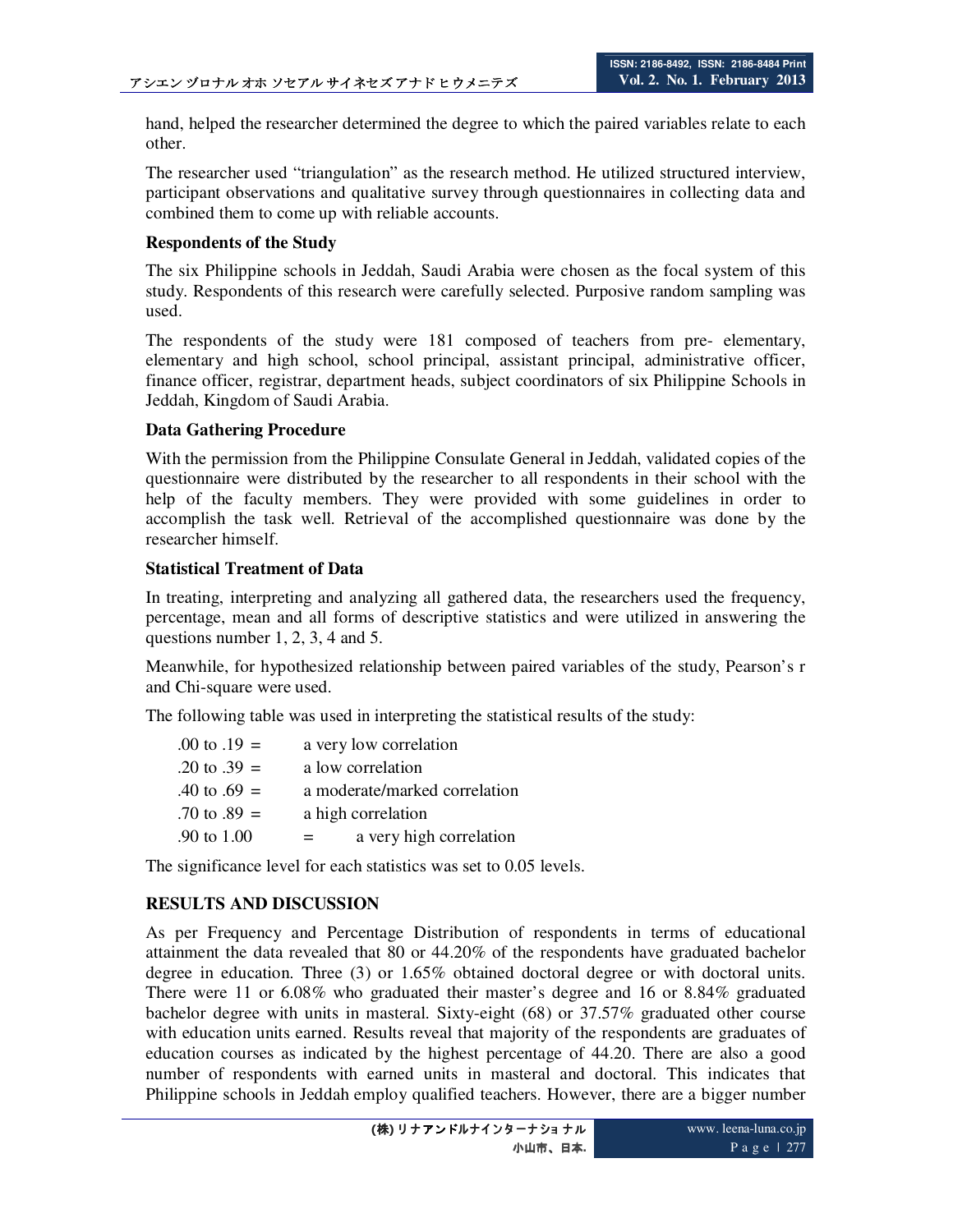of teachers and employees who graduated other course with and without education units, as revealed by 37.57%. This foregoing finding further implies that Philippine schools in Jeddah, by all means, try to educate the Filipino children of the OFW's.

On the Terms of Length of Service, the data revealed that 103 or 56.91% of the respondents have worked in the school for five (5) years and below. There are 44 or 24.31% of respondents who have been in the service in the Philippine school within  $6 - 10$  brackets. Twenty (20) of the respondents indicate that they have been in the school within the 11-15 brackets and 14 or 7.73% of them have indicated that they have been working there for 16 or more. The results imply that there are more respondents who are new in the school system as revealed by the frequency and percentage distribution in the chart. This further implies that employment depends on the contract of respondent's espouse who is working in the other company. Some respondents are holding dependent visa. It means that once their espouses are terminated, the school employee had to leave his work.

Examining the Academic Programs, the researcher found out that school adapts quality and competitive academic program as indicated by the mean 2.96. They also use suitable and conducive learning environment, 2.90 and address academic and non-academic problems intelligently, 2.87. They adapt appropriate testing tools in evaluating teachers and students' performance, 2.83 and use instructional materials approved by the DepEd and host country, 2.71. They upgrade curriculum program parallel to national and global standard, 2.70 and evaluate teachers and students performance. The results indicate that the schools give attention to important academic programs of the school.

Examined further, there are some of the academic aspects that the schools need to improve for the benefits of its better performance. They perceive the following as low degree: enforces teaching – learning innovations, 2.11, performs well in the in – school and outside school competition, 2.35, and does ocular inspection of school facilities for improvement purposes, 2.43. The foregoing results imply that the schools have overlooked the need to enforce educational innovations in the school, improve students' performance in-school and out-of-school competition and need to inspect the school facilities for improvement purposes.

In terms of Facility Standards, the schools use well-constructed and conducive-to-learning classrooms indicated by the mean 2.98. They equip classrooms and offices with computers, 2.91, improve library and learning services, 2.74 and establish reliable canteen or cafeteria selling nutritional food, 2.73. This implies that they provide the facility needed in the academic environment.

On the other hand, the schools show a low degree of perception on the following areas: provide science laboratory equipped with tools for experiments as indicated by mean 2.36; accommodate guidance office with effective guidance programs, 2.29; operate school clinic equipped with medical gadgets and supplies, 2.22; and subscribe to internet provider to be globally competitive.

The mean results imply that the schools had to improve school services like the science laboratory, guidance office, school clinic and internet facility. This signifies that improved facilities would help improve school's performance in terms of facility and environment.

Studying the gathered data and the overall mean of 2.29, one can say that the schools have less concern with their teachers in terms of promotion and professional growth. This only implies that there is a need to implement system change to benefit their teachers. This further means that teachers are not highly motivated and could not possibly perform their job well.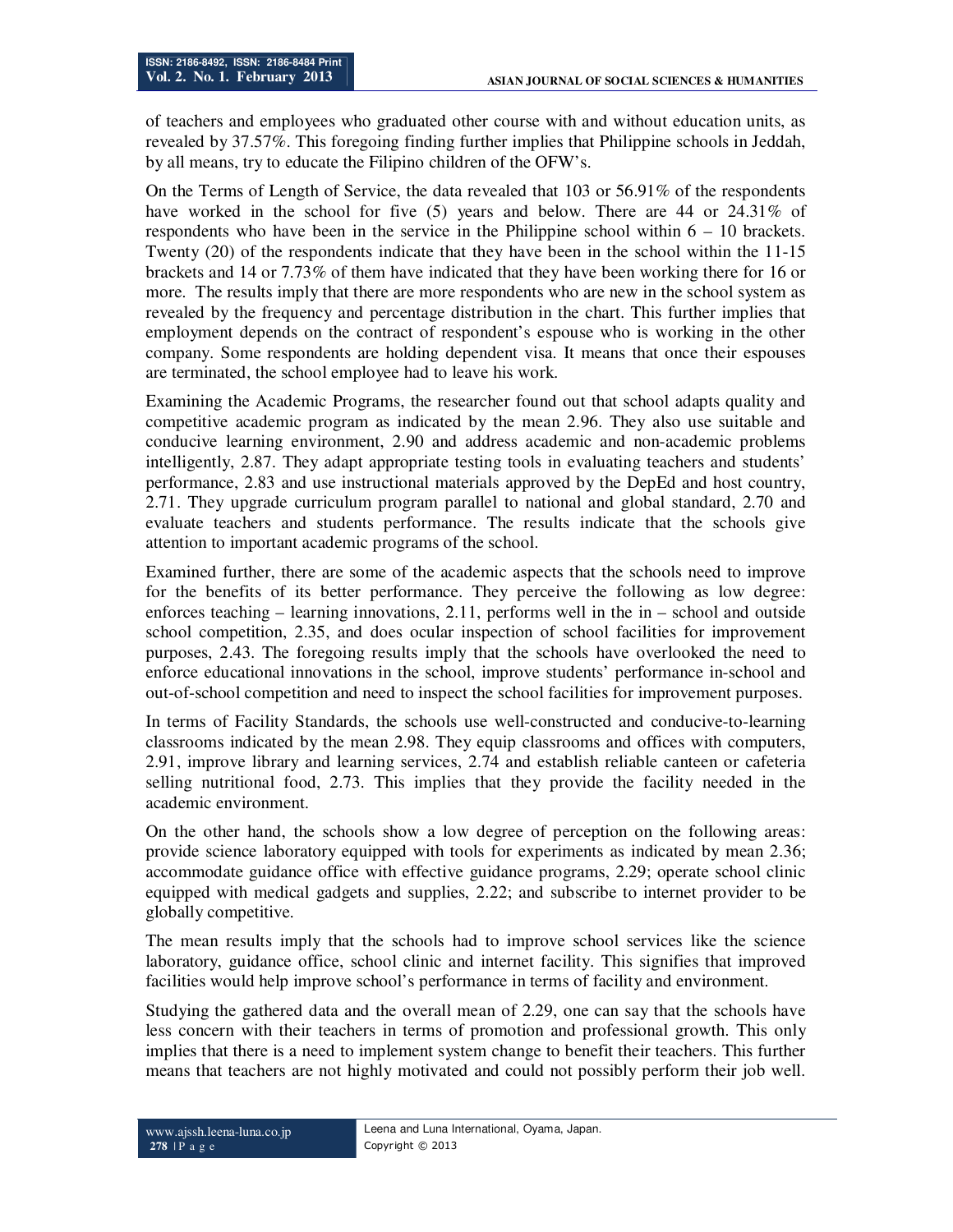The need to promote their teachers is tantamount to promoting the performance of the personnel and schools overseas.

| $Sr$ No | <i>Items</i>                                      | Mean | Rank           | Description |
|---------|---------------------------------------------------|------|----------------|-------------|
|         | Follows $clear - cut policies$                    | 2.51 | 3              | Moderate    |
| 2       | Requires applicants to undergo screening process  | 2.52 | 2              | Low         |
| 3       | Orients applicant of the probationary work scheme | 2.23 | 5              | Low         |
| 4       | Obliges aspirants to submit authentic credentials | 2.34 | $\overline{4}$ | Moderate    |
| 5       | Hires employees based on merit and qualifications | 2.60 | 1              | Low         |
|         | Overall Mean                                      | 2.44 |                |             |

**Table 1. Mean Perception Profile of the Respondents on the Problems in Terms of Recruitment** 

Equally significant in this study is the perception of the respondents in terms of problems on recruitment. Examining the data, the researcher found out that the schools hire employees based on merit and qualifications as indicated by moderate mean 2.60. The schools require applicants to undergo screening process, 2.52 and follow clear cut policies on recruitment, 2.51. This implies that the school management has not reviewed the policies on recruitment to effect on the hiring of more qualified teachers and staff to work in the community schools in Jeddah. The data revealed that the schools seem don't oblige aspirants to the position to submit adequate credentials as indicated by mean perception 2.34, and have not oriented well applicants regarding probationary work scheme. This implies that school has not intensified the implementation policies pertaining to hiring and qualifying prospective applicants as this determines the kind of teachers and employees of the school. The quality of performance of the schools also depends on the qualification and skills of personnel hired to work in the school. The overall mean of 2.44 which is low degree of perception suggests that the school administrators have to implement planned change to improve the policies on the recruitment of employees.

Examining Mean Perception Profile of the Respondents on the Problems in Terms of School Policies, the data revealed that Philippine schools in Jeddah formulate and implement policies as manifested by overall mean of 2.65 describes as moderate degree. This implies that respondents are aware and have positive perception on the school policies of the schools.

The mean distribution for formulation of school policies is 2.90, implementation of school policies, 2.65, for communication from top management to rank – and – file, 2.53, for clarity and effectiveness of the policy, 2.66 and for resistance to the implementation of school policies, 2.52. Based on the above results, the respondents agree that the school management of Philippine schools in Jeddah give importance to the value of policies in the system. They must be aware that the formulation and implementation of clear and effective policies from the top administration down to the rank-and-file are very significant in the performance of schools overseas.

The researcher also discovered that that Philippine school in Jeddah implement policies relative to grading system as manifested by overall mean of 2.74 describes as moderate degree. This implies that respondents are aware and have positive perception on the school policies pertaining to grading system.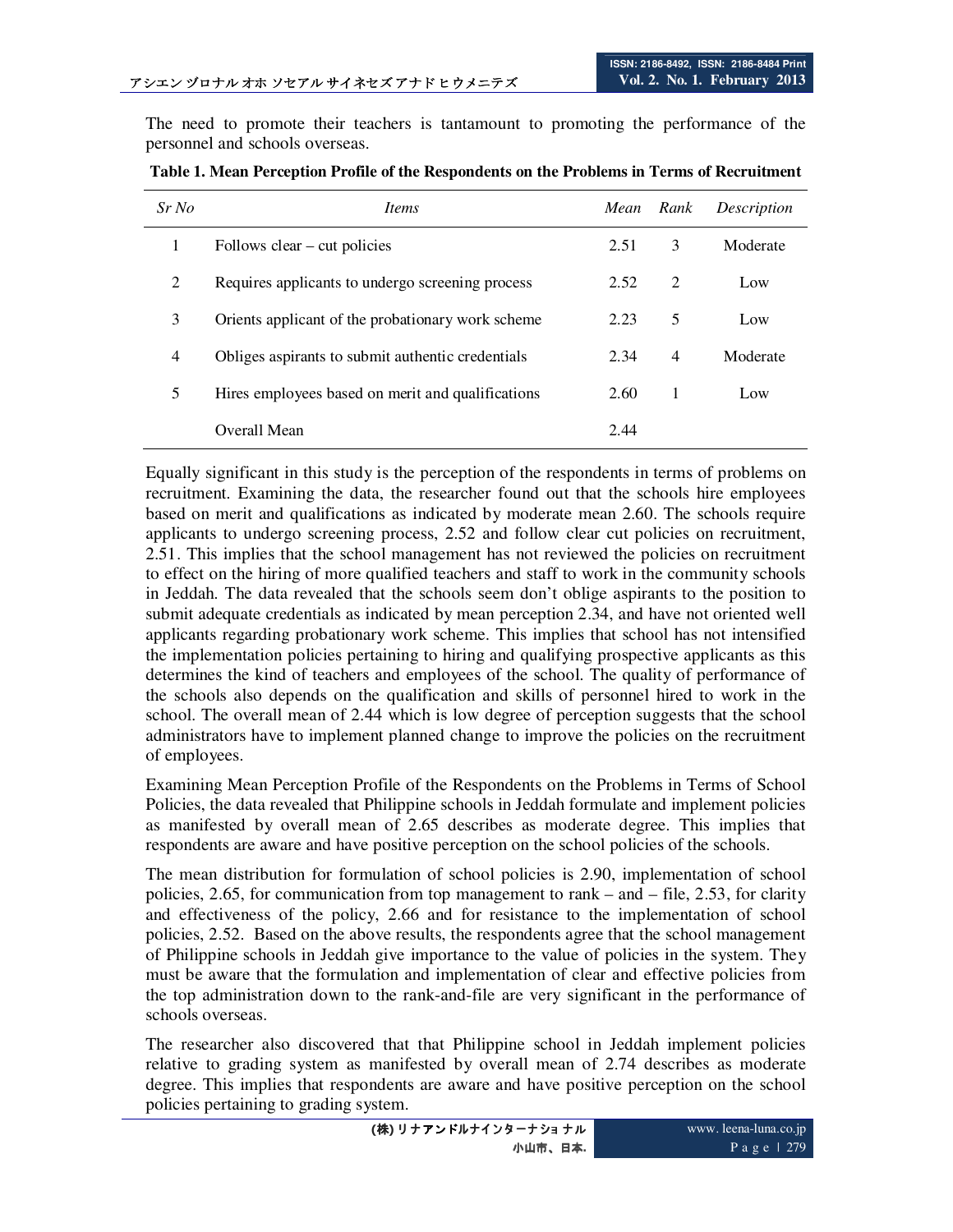The researcher likewise found out those school administrators, teaching and non-teaching personnel implement, to a moderate extent, standard and uniform grading system as shown by mean 2.67. They coordinate with the EdpEd in implementing new grading system, 2.55; they observe strict rules in the selection of honor, 2.79; they disseminate to parents any change in the grading system, 2.72; and they require teachers to follow strictly grading system, 2.98. The results signify that the schools, to a moderate degree, agreed on the right implementation of the grading system and they did not consider them as problem in the system. Further, the results imply that some problems may occur along the operations of the school as they implement new grading system that would possibly affect some students and parents.

| $Sr$ No        | <i>Items</i>                                         | Mean | Rank           | Description |
|----------------|------------------------------------------------------|------|----------------|-------------|
| 1              | Enjoys the conductiveness of the workplace           | 2.81 |                | Moderate    |
| 2              | Feels secured as he/she discharges duties            | 2.27 | 5              | Low         |
| 3              | Has the freedom to be creative and innovative        | 2.51 | $\overline{4}$ | Moderate    |
| $\overline{4}$ | Can decide freely for his/her personal advancement   | 2.62 | 3              | Moderate    |
| 5              | Can develop harmonious relationship among colleagues | 2.79 | $\mathfrak{D}$ | Moderate    |
|                | Overall Mean                                         | 2.60 |                |             |

#### **Table 2. Mean Perception Profile of the Respondents in Terms of Work Condition**

As shown in the table, the overall mean of 2.60, described as moderate degree, indicates that school administrators, teaching and non – teaching personnel enjoy a positive work condition.

Looking at the data, we can tell that school personnel enjoy the conduciveness of the workplace as indicated by the mean 2.81; they develop harmonious relationship among colleagues, 2.79; they can decide freely for their personal advancement, 2.62; and they have the freedom to be creative and innovative. However, they feel quite not secured as they discharge their duties; it is indicated by the mean of 2.27 which is described as low extent.

|  |  |  |  | Table 3. Mean Perception Profile of the Respondents in Terms of Advancement and Promotion |
|--|--|--|--|-------------------------------------------------------------------------------------------|
|  |  |  |  |                                                                                           |

| $Sr$ No        | <i>Items</i>                                                         | Mean | Rank           | Description |
|----------------|----------------------------------------------------------------------|------|----------------|-------------|
|                | Pursues graduate or post graduate studies for<br>professional growth | 2.11 | $\overline{4}$ | Moderate    |
| $\overline{2}$ | Facilitates academic and non – academic trainings and<br>workshops   | 2.03 | 5              | Low         |
| 3              | Participates in the $in$ – service trainings and conferences         | 2.83 | 2              | Moderate    |
| 4              | Organizes group or club for $\cos$ – curricular activities           | 3.01 |                | Moderate    |
|                | Improves classroom instructions colleagues                           | 2.58 | 3              | Moderate    |
|                | Overall Mean                                                         | 2.51 |                |             |

The outcome show that school personnel are in the satisfied with their present situation. It further implies that if they enjoy the environment they all tend to perform better in their roles and functions as important stakeholders of the school. Furthermore, it is interesting to note that they have the freedom to be creative and innovative. Though, some felt they are not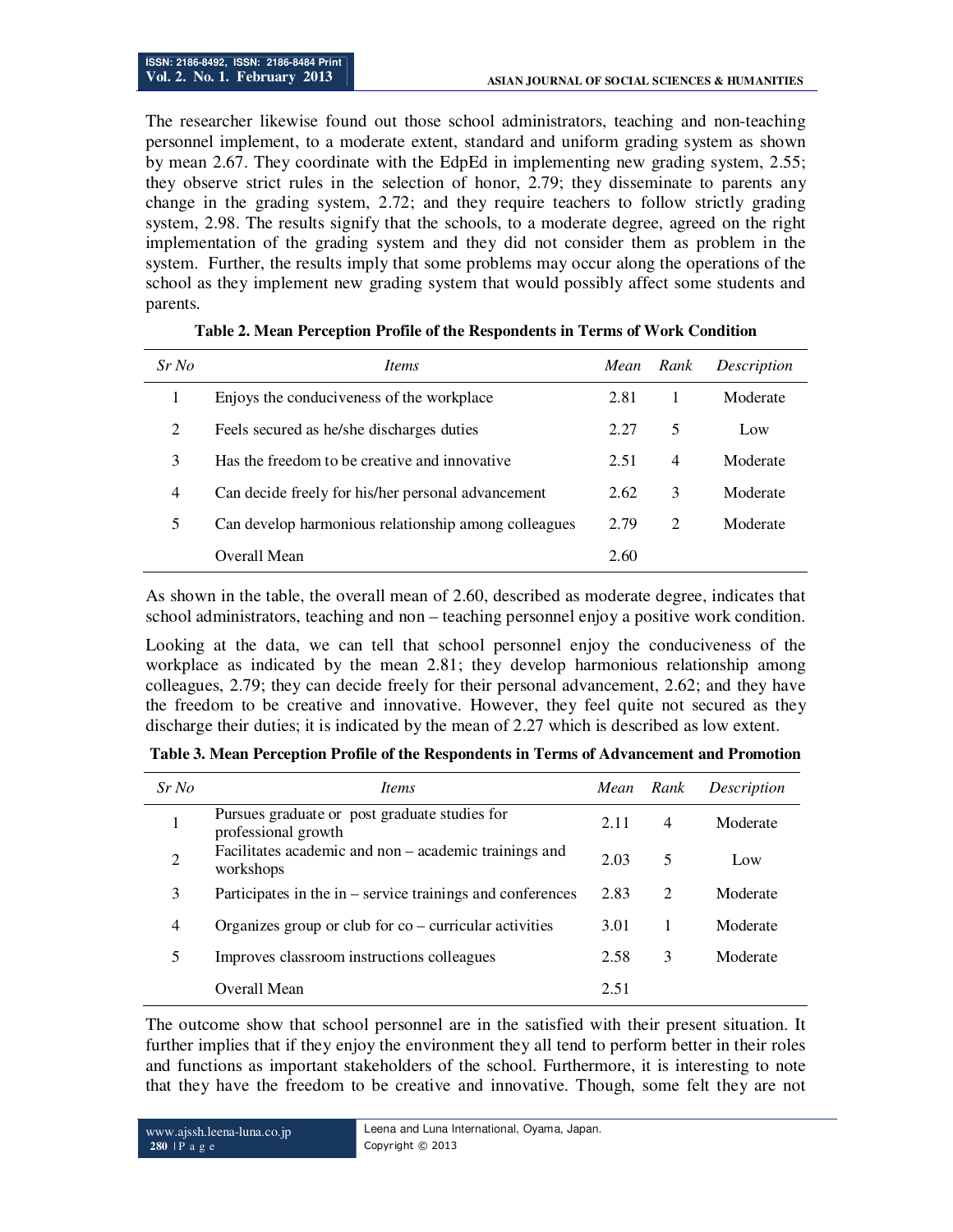secured as they discharge their duties. This is due merely to the fact that working in the kingdom, particularly in Jeddah, seems quite unsafe due to stirct rules and tenacity of laws in the Arab countries in the Middle East.

The overall mean of 2.51, described as moderate degree, indicates that school administrators, teaching and non-teaching personnel have considered professional advancement and promotion as important in their career. This implies that they want to be more effective as educators of Filipino children and non-Filipinos alike.

Examining the data, it reveals that school administrators, teaching and non – teaching personnel organizes group or club for co-curricular as indicated by the mean of 3.01. They participate in the in – service trainings and conferences, 2.83 and they improve classroom instructions, 2.58. The result implies that they value these activities for professional advancement and possible promotion and increment of positions.

| Sr No          | <i>Item</i>                                                                                                                    | Mean Rank |                | Description |
|----------------|--------------------------------------------------------------------------------------------------------------------------------|-----------|----------------|-------------|
| 1              | The school has formulated Vision, Mission and Goals                                                                            | 2.42      | $\mathbf{1}$   |             |
| 2              | Teachers, non-teaching personnel, students and parents<br>have been oriented on the vision, mission and goals of the<br>school | 2.20      | 8              | Low         |
| 3              | School programs are planned based on the vision-mission<br><b>Statement</b>                                                    | 2.34      | 4.5            | Low         |
| $\overline{4}$ | Involves the community in achieving school vision,<br>mission<br>and goals                                                     | 1.93      | 10             | Low         |
| 5              | Programs and activities of the school are anchored on the<br>school's vision-mission statement                                 | 2.34      | 4.5            | Low         |
| 6              | Academic performance is gauged according to the vision,<br>mission and goals of the school                                     | 2.35      | 3              | Low         |
| $\overline{7}$ | The academic and cultural formation of the school is based<br>on the vision-mission statement                                  | 2.29      | $\overline{7}$ | Low         |
| 8              | The vision-mission statement is used in planning and<br>decision-making of the administrators                                  | 2.38      | $\overline{2}$ | Low         |
| 9              | Facilities and co-curricular activities conform with the<br>vision-mission statement                                           | 2.09      | 9              | Low         |
| 10             | The management and academic environment conform to<br>the vision-mission statement                                             | 2.24      | $\overline{7}$ | Low         |
|                | Overall Mean                                                                                                                   | 2.29      |                | Low         |

**Table 4. Mean Perception Profile of the Respondents in Terms of Vision, Mission and Goals** 

Scrutinizing the table, we can find that school administrators, teaching and non – teaching personnel do not pursue graduate or post graduate studies for professional growth as indicated by the mean of 2.11, which is described as low extent. They also do not facilitate academic and non-academic trainings and workshop. This is indicated by the mean of 2.03 and is described as low extent.

The results imply that the school management needs to encourage its teachers and staff to pursue graduate or post graduate studies and to attend seminars for professional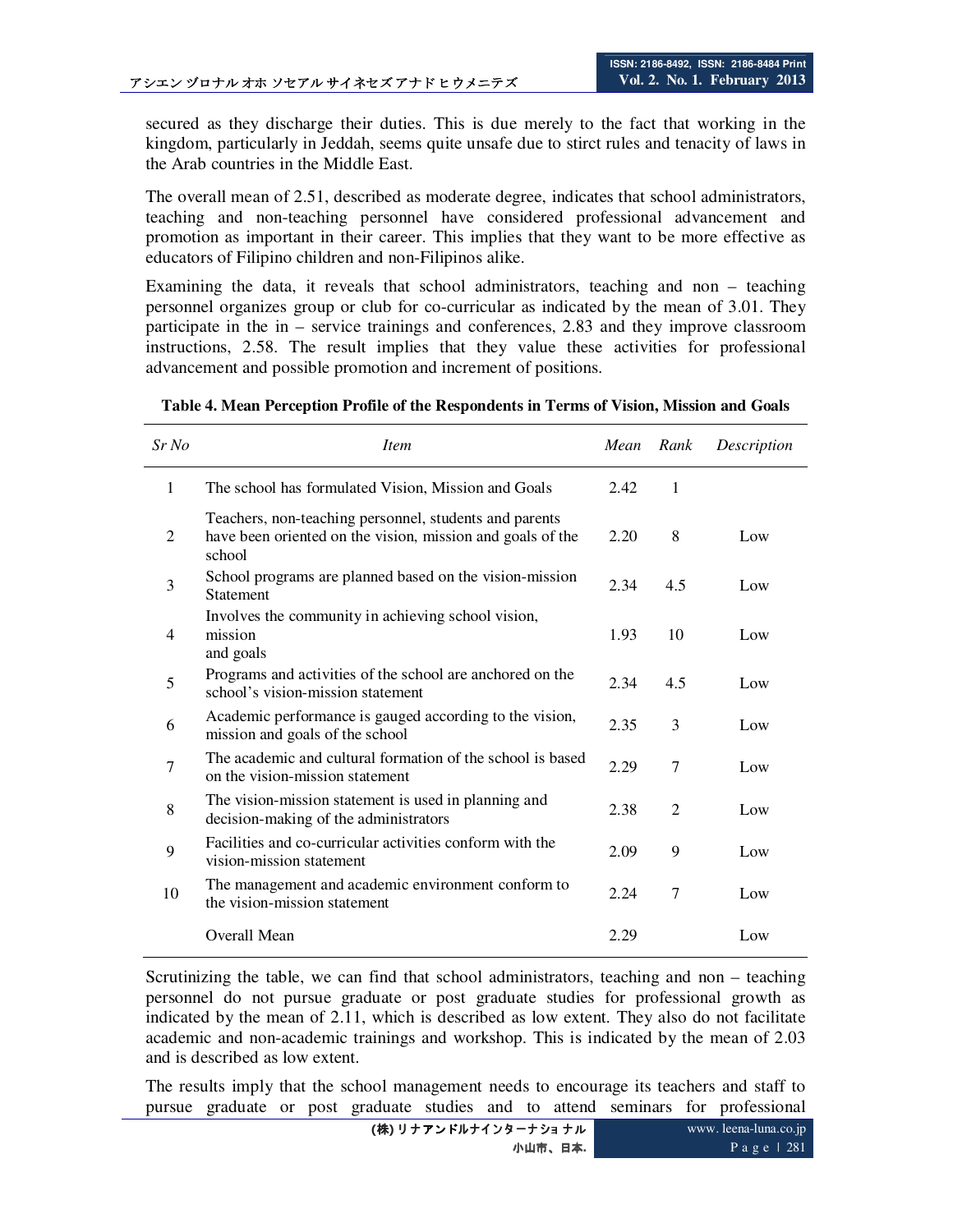advancement. This further implies that the teachers and staff need to grow personally and professionally to help realize the vision and missions of their school.

The overall mean of 2.29 indicates that the schools have failed to consider the importance of the value of vision, mission and goals in the school organization as indicated by the findings in this study.

Examining the data, the researcher found out that some schools have not formulated Vision, Mission and Goals as indicated by the mean of 2.42 described as low extent and teachers, non-teaching personnel, students and parents have not been properly oriented on the vision, mission and goals of the school, 2.20. School programs are planned based on the visionmission statement, 2.34. The involvement of the community in achieving school vision, mission and goals, 1.93. Programs and activities of the school are anchored on the school's vision-mission statement, 2.34. Academic performance is gauged according to the vision, mission and goals of the school, 2.35. The academic and cultural formation of the school is based on the vision-mission statement, 2.29. The vision-mission statement is used in planning and decision-making of the administrators, 2.38. Facilities and co-curricular activities conform to the vision-mission statement, 2.09. The management and academic environment conform to the vision-mission statement, 2.24.

The findings imply that the vision-mission-goal statement must be formulated by the school core team and should serve as the bases in planning and implementation of academic and non-academic endeavors. Furthermore, the significance of vision-mission-goal statement must be clarified to the management to effect on the performance of the school overseas.

|                           | DV: Performance of Philippine Schools in Jeddah |                   |         |                          |                          |        |  |  |
|---------------------------|-------------------------------------------------|-------------------|---------|--------------------------|--------------------------|--------|--|--|
| IV: Status of School      |                                                 | Academic Programs |         | <b>Faculty and Staff</b> | <b>Facility Standard</b> |        |  |  |
|                           | R                                               | $\mathbf{r}^2$    | r       |                          | r                        |        |  |  |
| <b>Teaching Practices</b> | 0.06                                            | 0.0036            | $0.75*$ | 0.5625                   | $0.78*$                  | 0.6084 |  |  |
| Parents' Attitudes        | $0.17*$                                         | 0.0289            | $0.73*$ | 0.5329                   | $0.72*$                  | 0.5184 |  |  |
| Students' Discipline      | 0.12                                            | 0.0144            | $0.54*$ | 0.2916                   | $0.51*$                  | 0.2601 |  |  |

**Table 5. Summary Table of r and r2 Values Status of the Schools as Perceived by Parents, Teachers and Non-teaching Personnel and the Performance of Philippine Schools in Jeddah** 

\* Significant at 5% level

A moderate to high degree of relationship exist between the status of the schools and the performance of Philippine schools in Jeddah in terms of faculty and staff and facility standard. The computed  $r -$  values ranging from 0.51 to 0.78 exceeded the critical  $r -$  value of 0.138 using the 5% level of significance. This could mean that these variables can be determined by teaching practices, parent's attitude and student's discipline. On the other hand, parent's attitude is the only variable related to academic programs based on the computed  $r -$  value of 0.17 which is greater than the critical  $r -$  value of 0.138. Thus, the null hypothesis of no significant relationship is rejected.

The result implies that teaching practices, parents' attitudes and students' discipline play important roles in the performance of the schools in terms of faculty and staff and facility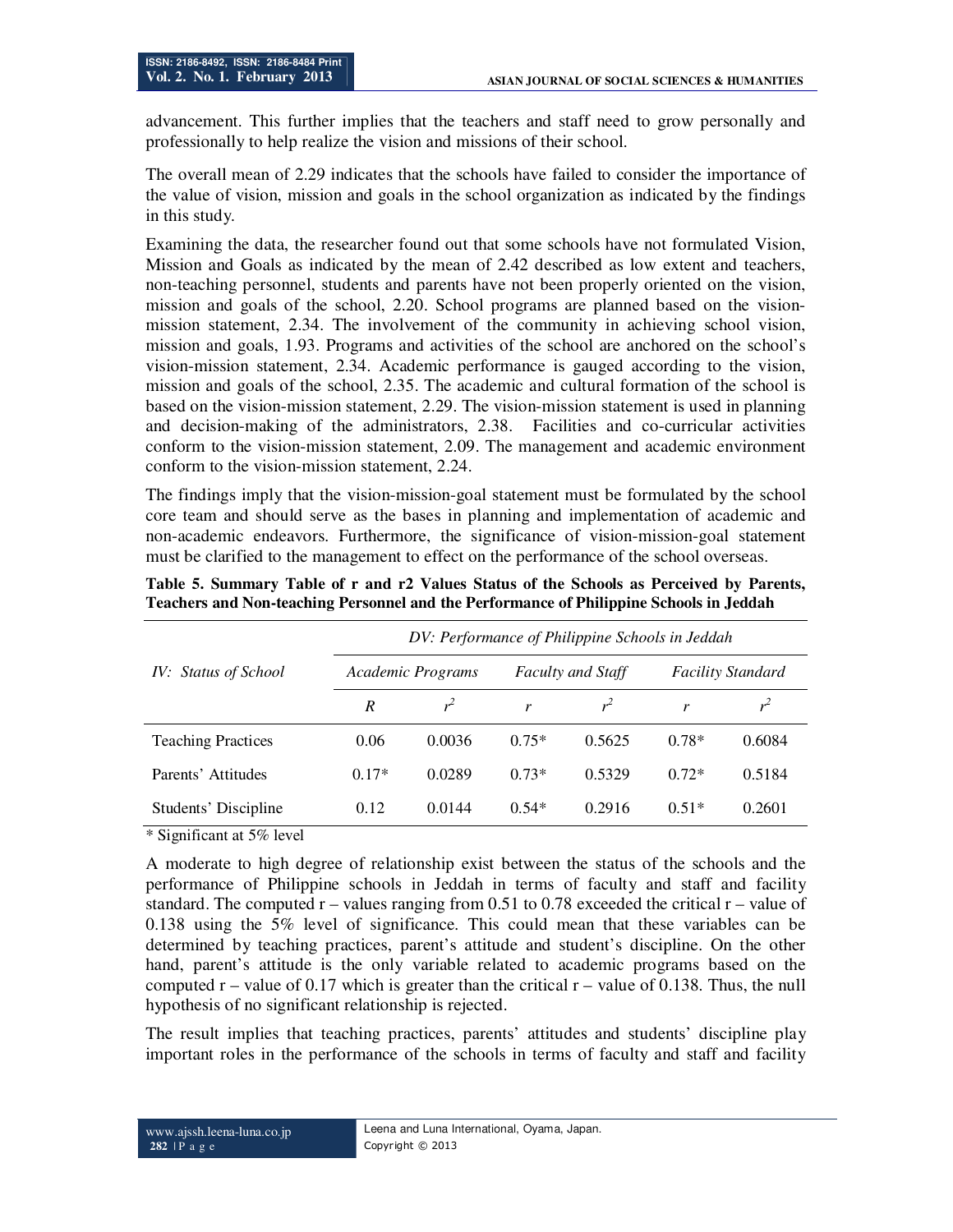standard. This further implies that there must be a good relation between the parents and students and the faculty and staff of the school.

As revealed by the relationship between teaching practices and the performance of school, one can say that there is a need for the teachers to improve their teaching skills in order to help the academic program of the school.

The foregoing is supported by The Theory of Planned Behavior of Icek Ajzen. It is the theory which predicts deliberate behavior; behavior can be planned. Ajzen explains that behavioral beliefs produce a favorable or unfavorable attitude toward the behavior, normative beliefs result in perceived social pressure or subjective norm, and control belief gives rise to perceived behavioral control.

**Table 8. Summary Table of r and r2 Values Level of Effectiveness of Administrators, Teaching and Non – teaching Personnel and the Performance of the Philippine Schools in Jeddah** 

|                             | DV: Performance of Philippine Schools in Jeddah |        |         |                          |                          |        |  |  |
|-----------------------------|-------------------------------------------------|--------|---------|--------------------------|--------------------------|--------|--|--|
| IV: Level of Effectiveness  | Academic Programs                               |        |         | <b>Faculty and Staff</b> | <b>Facility Standard</b> |        |  |  |
|                             |                                                 |        | r       |                          | r                        |        |  |  |
| Work condition              | 0.08                                            | 0.006  | $0.76*$ | 0.5776                   | $0.79*$                  | 0.6241 |  |  |
| Advancement and Promotion   | 0.09                                            | 0.0081 | $0.85*$ | 0.7225                   | $0.89*$                  | 0.7921 |  |  |
| Duties and Responsibilities | 0.11                                            | 0.0121 | $0.72*$ | 0.5184                   | $0.79*$                  | 0.6241 |  |  |

\* Significant at 5% level

A high to very high degree of relationship exist between the level of effectiveness of administrators, teaching and non-teaching personnel in terms of work condition, advancement and promotion and duties and responsibilities and the performance of Philippine schools in Jeddah in terms of faculty and staff and facility standard. This is showed by the computed  $r$ values of  $0.76$ ,  $0.85$ ,  $0.72$ ,  $0.79$ ,  $0.89$  and  $0.79$ . These values exceeded the critical  $r -$  value of 0.138 at 5% level of significance. A further analysis indicates that of work condition, advancement and promotion and duties and responsibilities could account for 57.76%, 72.25%, and 51.84% 62.41%, 79.21% and 62.41% on the total variations of faculty and staff and facility standard. The null hypothesis for this cannot be accepted.

The result shows that the performance of the schools in terms of faculty and staff and facility standard is dependent on the level of effectiveness on the work condition, advancement and promotion, and duties and responsibilities. Therefore, it also implies that there must be consistent improvement in the quality of work among the school personnel thereby contribute to the effectiveness of school academic and non-academic services. It further implies that promotion among faculty and staff will empower them to deliver quality services to all stakeholders. Furthermore, the analysis is backed up by The Theory of Constraint which explains that internal functioning of organizations must be consistent to the demand of the organization task, technology, or external environment and the needs of its members of organization to be effective.

As revealed in Table 9, the problems encountered in the implementation of policies for Philippine schools in Jeddah in terms of recruitment of teachers and non-teaching staff is significantly related to performance of Philippine schools in terms of faculty and staff and facility standard.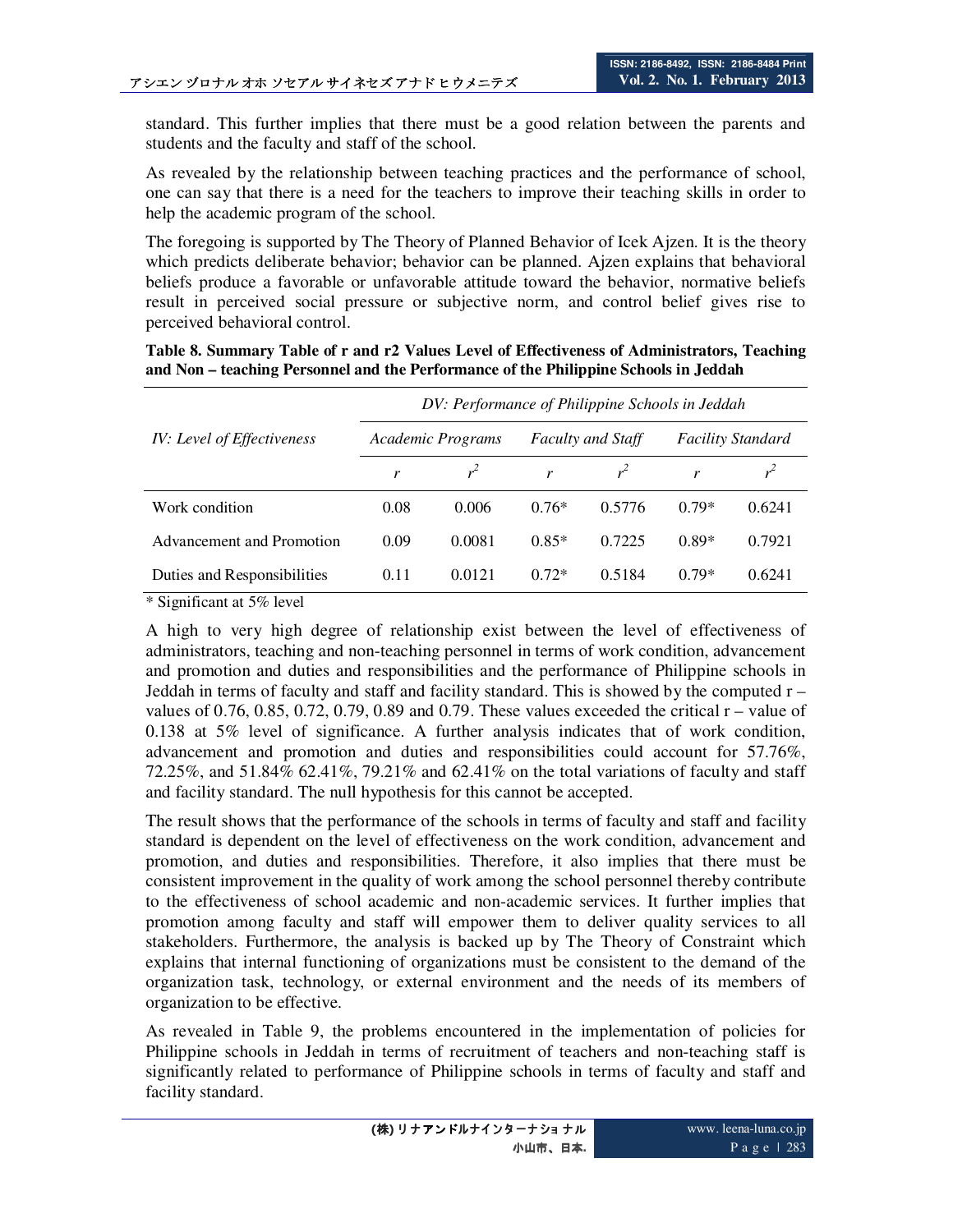|                                 | DV: Performance of Philippine Schools in Jeddah |        |         |                          |                          |        |  |  |
|---------------------------------|-------------------------------------------------|--------|---------|--------------------------|--------------------------|--------|--|--|
| <b>IV: Problems Encountered</b> | Academic Programs                               |        |         | <b>Faculty and Staff</b> | <b>Facility Standard</b> |        |  |  |
|                                 |                                                 |        | r       |                          | r                        |        |  |  |
| Recruitment of Teachers         | 0.13                                            | 0.0169 | $0.18*$ | 0.0324                   | $0.23*$                  | 0.0529 |  |  |
| <b>School Policies</b>          | 0.09                                            | 0.0081 | $0.82*$ | 0.6724                   | $0.83*$                  | 0.6889 |  |  |
| Grading System                  | 0.12                                            | 0.0144 | $0.82*$ | 0.6724                   | $0.83*$                  | 0.6889 |  |  |

#### **Table 9. Summary Table of r and r2 Values Problems encountered by the Philippine Schools in Jeddah and the Performance of the Philippine Schools**

\* Significant at 5% level

The computed r –values of 0.18 and 0.23 are significant at 5% level which indicates a very low to low degree of correlation between the said variables. It could also be noted that there is a very high degree of correlation between problems encountered in the implementation of school policies and grading system and performance in terms of faculty and staff and facility standard. This is revealed by the computed r- values of 0.82, 0.82, 0.83 and 0.83 which are higher than critical  $r -$  value of 0.138. The null hypothesis is rejected.

The foregoing implies that the school performance in terms of faculty and staff and facility standard is affected by the problems encountered by schools in terms of the recruitment of teachers. This also implies that the school management must take into consideration the qualifications and skills of their recruits. Since the null hypothesis is rejected, one may say that any problem occurs in the school system will test the ability of administrators' leadership.

Furthermore, it is important to note that the administrators, faculty and staff must be responsible in the implementation of school policies and grading system.

The theory that gives support to the analysis of the finding is the Open-System Theory as explained by Hoy and Mushel (1991). It explains that the success in the principal ship requires the ability to manage and provide leadership of all aspects of the school, and so requires conceptualizing the school in a holistic systematic fashion. The school of quality is not an atomistic collection of parts; it is a totality of whole of interacting subsystems that give each school a unique, quality or personality.

| IV:VMG | DV: Performance of Philippine Schools in Jeddah |        |         |                          |                          |        |  |  |  |
|--------|-------------------------------------------------|--------|---------|--------------------------|--------------------------|--------|--|--|--|
|        | Academic Programs                               |        |         | <b>Faculty and Staff</b> | <b>Facility Standard</b> |        |  |  |  |
|        | R                                               |        |         |                          |                          |        |  |  |  |
| VMG    | 0.12                                            | 0.0144 | $0.82*$ | 0.6724                   | $0.86*$                  | 0.7396 |  |  |  |

**Table 10. Summary Table of r and r2 Values Vision, Vision and Goals and the Performance of the Philippine Schools in Jeddah** 

\* Significant at 5% level

The above table reveals that there is a very high degree of relationship between the VMG of Philippine Schools in Jeddah and its performance in terms of faculty and staff and facility standard. The computed  $r -$  values of 0.82 and 0.86 exceeded the critical  $r -$  value of 0.138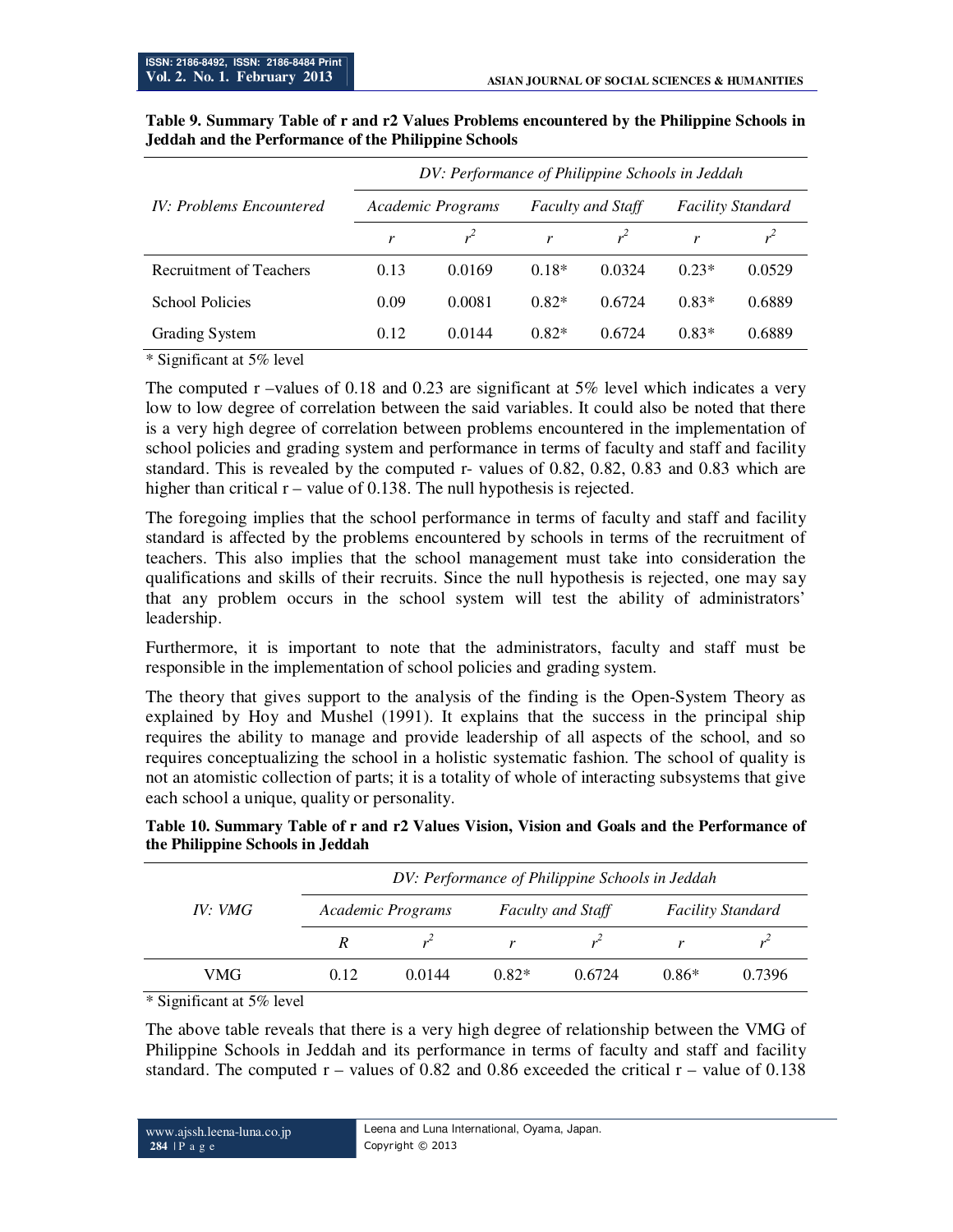using the 5% level of significance and 179 degree of freedom. The respondent's perception on schools' VMG could account for 67.24% and 73.96% on the total variations of faculty and staff and facility standard as shown by the coefficients of determination of 0.6724 and 0.7393 respectively. Thus, the null hypothesis for this cannot be accepted.

As clearly stated in the foregoing paragraph, the result implies that the vision-mission-andgoal (VMG) statement of the school is the benchmark of any accomplishment and performance, neither is it in the faculty and staff, facility status nor is it the academic standard. This further means that the school's performance is determined by the kind of VMG they formulate for the school. Because the null hypothesis is not accepted, it is therefore proper to say that school management has formulated the VMG. However, there is an implication that the need to jibe all the school's academic and non-academic undertaking with the VMG statements is very necessary. This determines school's success.

The forgoing is supported by both Theory of Constraints and The Theory of Planned Behavior which stated that there should be an application of scientific principles and logic reasoning to guide human-based management. While the Theory of Constraint tells the management to identify the constraint in an organization like the school to be able to perform according to its goal, The Theory of Planned Behavior emphasizes how an organization changes the behavior of people to improve its performance.

# **CONCLUSIONS AND RECOMMENDATIONS**

That Philippine schools in Jeddah employ not highly qualified teachers and non-teaching personnel who have never stayed long in the service and seldom attend trainings and seminarworkshops as attendance to such is less encouraged.

Philippine schools in Jeddah are capable of promoting quality and competitive academic programs that cater the needs of Filipino students and will serve as good models to other Philippine schools overseas.

They can reinforce educational innovations in the system and in the teaching-learning areas which will become the bases of school's better performance both academic and non-academic aspects.

There are no adequate internet facilities and well-established guidance office that will help improve students' quality learning and personal discipline.

The schools have formulated and implemented clear school policies pertaining to academic and non-academic aspects like the grading system, but there is no clear-cut policy on recruitment of teachers and non-teaching staff.

As perceived moderately, the Philippine schools in Jeddah have been performing well in terms of teaching practices, parents' attitude and students' attitude.

The schools are perceived to be effective in terms of work condition, advancement and promotion and duties and responsibilities. However, there are issues on job securities and on equity and fair treatment which need to be addressed appropriately.

The essence of vision, mission and goals which are significant in the performance and effectiveness of the school is not given much importance.

School leaders currently working in the Philippine schools in Jeddah have demonstrated varied leadership style.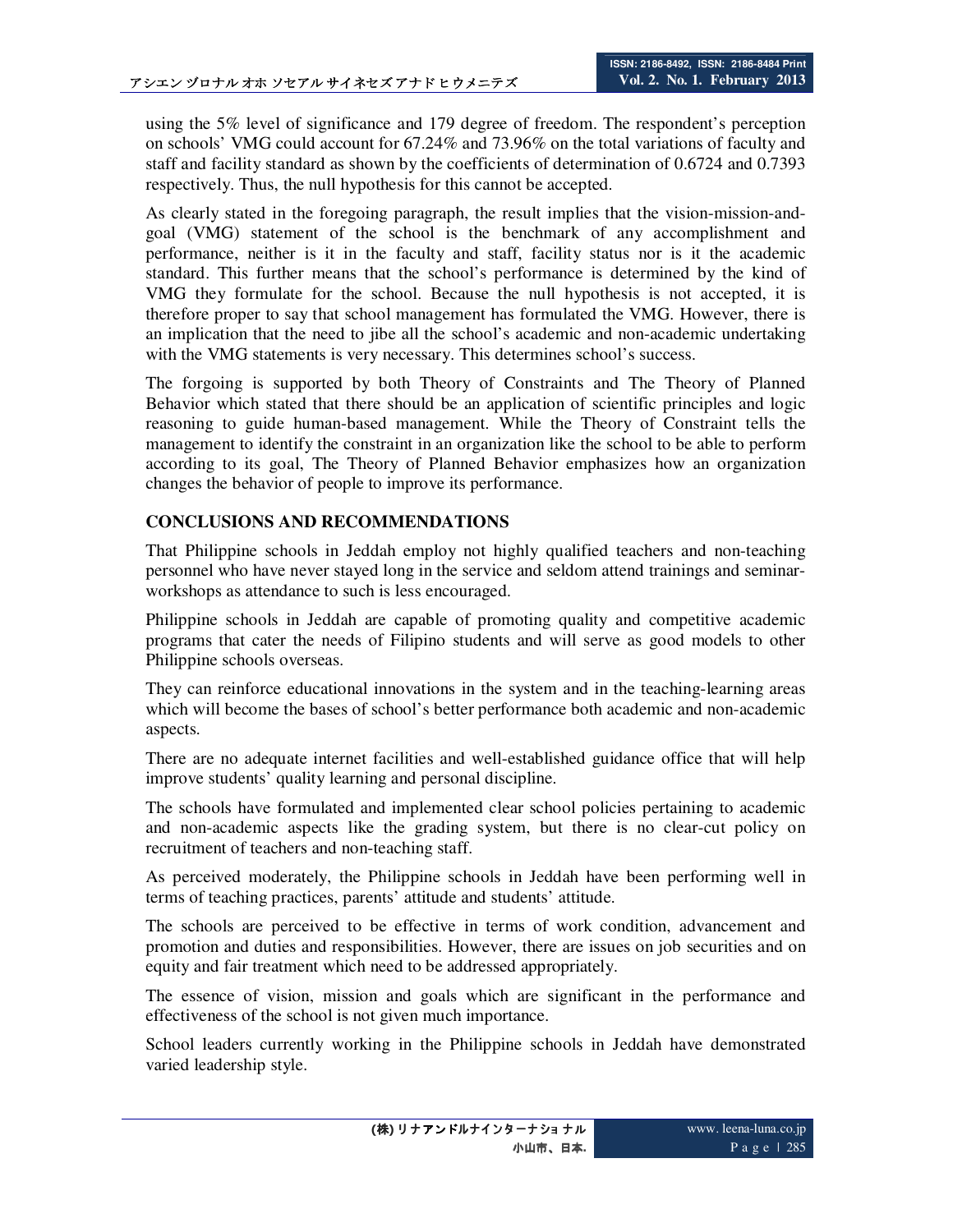The profile of school administrators, teaching and non-teaching staff, the status of the schools as perceived by school administrators, teaching and non-teaching staff, the level of effectiveness of school administrators, teaching and non-teaching staff, the problems encountered by the Philippine schools in Jeddah, the status of school's vision, mission and goals, and the leadership style predicted and influenced the performance of Philippine Schools in Jeddah.

## **Based on the Findings and Conclusions, The Following were recommended:**

Employment of qualified teachers and non-teaching staff should be an essential part of the school policy formulated and evaluated to effect on the recruitment and selection of applicants. Since Philippine schools in Jeddah employ teachers and non-teaching personnel who have never stayed long in the service and seldom attend trainings and seminarworkshops, reward system and promotions based on merit of educational qualification and attendance to seminars and trainings should be adapted by the school management.

Teaching and non-teaching personnel should be required to attend trainings and seminar workshops on novel pedagogical techniques, innovative instructional materials development and classroom management. Certificates of attendance should be considered in the evaluations and promotions. Further studies and other professional updating should be provided to all to sustain their pedagogical proficiency and classroom management skills.

Revisit academic programs and present curriculum. Re-evaluation should be included in one of the school cabinet quarterly meetings to sustain the quality and competitive academic and non-academic performance of the schools.

Reinforce educational innovations in the school system and in the teaching-learning areas to promote better classroom environment.

Provide internet facilities and technology-integrated instructions to improve students' quality learning on information and communication technology and instill in them the value of global competitiveness, and establish guidance office should with quality guidance programs that can monitor and evaluate student's performance and personal discipline. Reorient the students and teachers on the positive Filipino values that promote better relationship and admirable manners towards others.

Since there is no clear-cut policy on recruitment of teachers and non-teaching staff, the school board should create a working committee composed of school principal, assistant principal, administrative officer, department head and parent representative who can create system procedures to effect on the recruitment and selection of applicants. Screening of applicant's personal portfolio should be intensified to employ more qualified and dedicated professionals in the system. Demonstration teaching should be one of the primary requirements for each applicant teacher.

Because Philippine schools in Jeddah have been performing well in terms of teaching practices, parents' attitude and students' attitude, it should therefore be necessary to sustain it by implementing a regular socialization and team building activities at least on regular monthly meetings for parents, teachers and students.

Since there are issues on securities and on equity and fair treatment which need to be addressed accordingly, a more inclusive orientation on school policies should be provided by the school management in order to eliminate insecurities and promote common good among employees. Proper delegation of duties and responsibilities should be done fairly and professionally.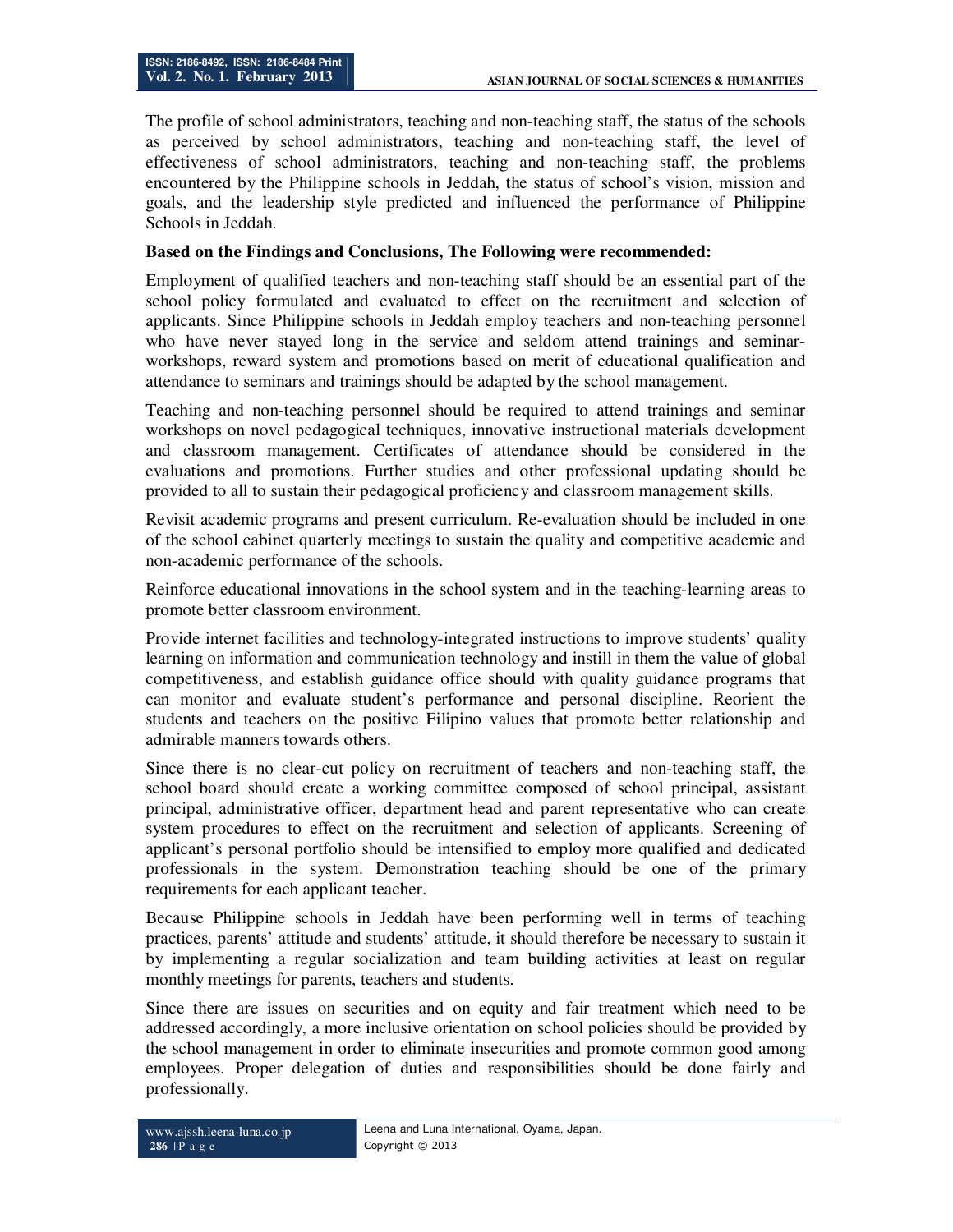The presence and essence of vision, mission and goals is very important in the performance and effectiveness of the school. It is therefore proper that the school management should form a special team who will formulate the school's vision; mission and goals (VMG) based on principles, culture, best practices and scanned needs of the school. This committee is composed of school principal, assistant principal, department head, parent representative, and community leaders. Concretization activity should also be provided to teachers, non-teaching personnel, students and parents. This activity aims to improve school performance and leadership. A sense of accountability and dependability must be invoked to all stakeholders of the school community.

The educational leaders should be encouraged to update their professions through graduate or post graduate studies and by attending seminars for school administrators. There is also a need for them to help strengthen their skills and build their potential within the school organization. A systematic empowerment and skills development program for school leaders is strongly recommended.

Organizational effectiveness and quality services must be improved to sustain school performance. Thus, the researcher recommended the modified School Based Management (SMB) of the Department of Education. As to be effective in the locale setting abroad, the Inter-agency committee headed by the Department of Education (DepEd). The intervention indicated that Commission on Filipino Overseas (CFO) should provide a Seminar-Workshop on School-Based Management for Philippine school in Jeddah. Seminar-Workshop on School-Based Management may be held during the annual conferences of Philippine School overseas. School Board, school heads, department heads and PTCA officials should avail other SBM seminars such as Education Quality Improvement, Instructional Leadership, Administrative Management, Fund Management and Support System. All of these must be implemented immediately in each Philippine school in Jeddah. A Training Design has to be proposed for the Seminar-Workshop on SBM with Focus on School Improvement Program (SIP) and Annual Improvement Plan (AIP) for School Heads, Teacher Coordinators, and PTCA Representative. Details of these programs could be availed from the author.

Further research may be initiated using other variables like organizational climate, culture and communication which are not used in this study to map out what must have influenced possible higher performance of the school.

### **REFERENCES**

- Aquino, Gaudencio, Naval & Macario. (1971). *Administration & Supervision for Philippines Schools* Alemar: Phoenix
- Camurungan, & Estelita. (2000). *Correlates of Professionalism*, Unpublished Doctoral Dissertation, Technological University of the Philippines.
- Castillo, & Romeo, C. (2005). *The Communication Skills Management in Three Selected Private Higher Education Institution*, Doctoral Dissertation, DWCC.
- Collo, D., Anne, M., & Demetris, (2001). *Perceptions of Penssylvania School Board Presidents and Superintendents regarding Effective Operation of their Boards*, A Doctoral Dissertation, Widener University, Chester.
- Congress of the Republic of the Philippines. (2003). Republic Act No. 9155: An Act Instituting a Framework of Governance for Basic Education and for other Programs.
- Denison Daniel., R. (1990*). Corporate Culture and Organizational Effectiveness*. New York: John Wilez and Sons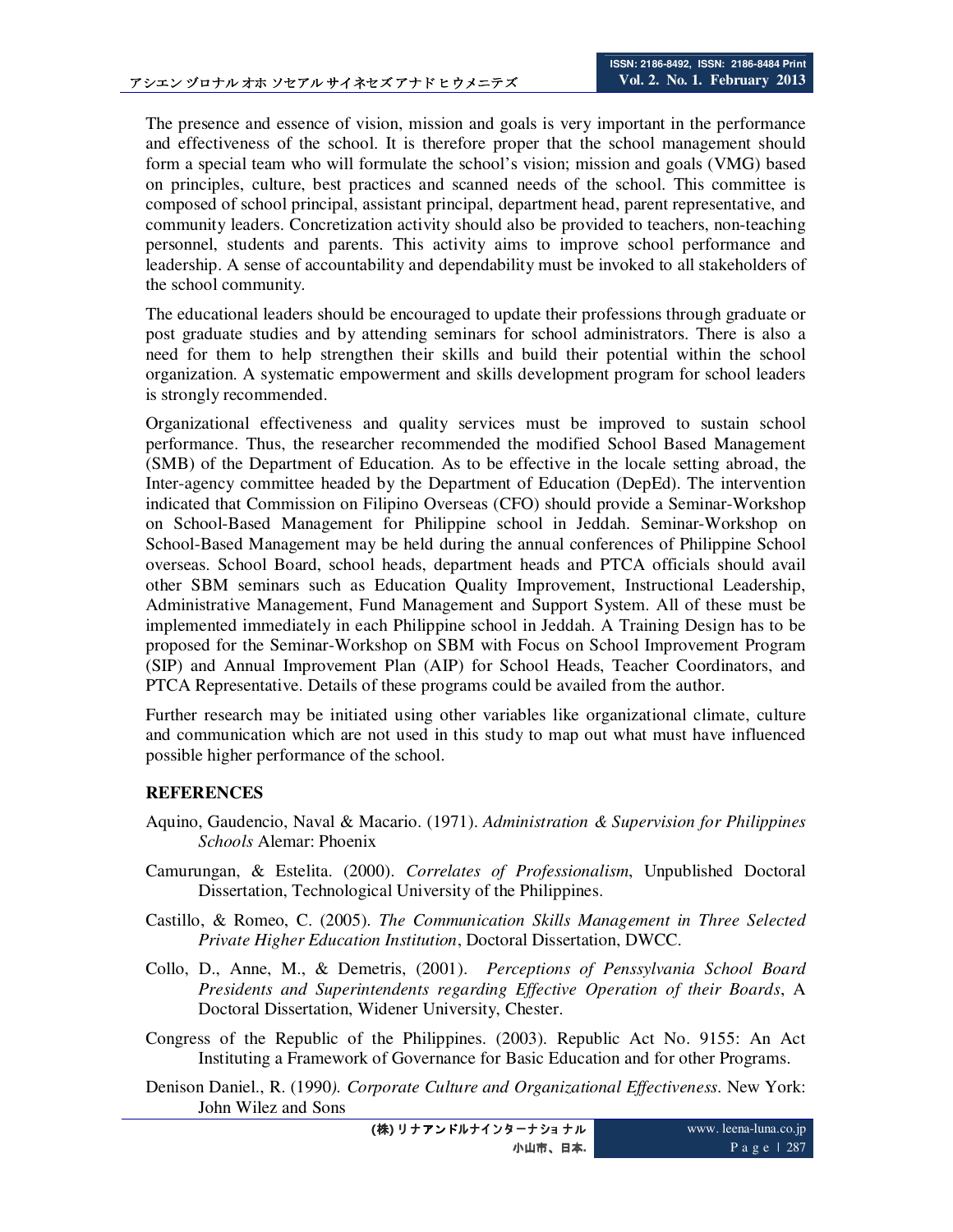- Department of Education (2002). *Basic Education Curriculum (BEC) Elementary Level*. Pasig City, Philippines: Department of Education
- Department of Education (2002). *Third Elementary Education Project (TEEP)—Central Project Implementation Support Unit. Operations Manual on School Improvement and Innovation Facility.* Pasig City, Philippines: Department of Education
- Department of Education (DepE). (2006). *Operations Manual on School-Based Management and Its Support System. Third Elementary Education Project (TEEP) Revised.* Philippines: Department of Education
- Department of Education, DepEd. (2003). Order No.1, s. Promulgating the Implementing Rules and Regulations (IRR) of Republic Act N0. 9155 Otherwise Known as the Governance of Basic Education Act of 2001.
- Department of Foreign Affairs (2000). Manual of Policies and Regulations for Philippine Schools Overseas. Manila, Philippines: The Commission on Filipinos Overseas, Department of Foreign Affairs.
- Dolor, & Estrellita A. (1999). *The Extent of the Implementation of Principal Empowerment in the Public Secondary Schools of Oriental Mindoro*: A Basis for OD Interventions, Doctoral Dissertation, DWCC.
- Don, H. & Donald, R. Brown. (1996). *An Experiential Approach to Organizational Development.* New Jersey: Prentice Hall, Upper Saddle River
- Draft & Richard, L. (1992). *Organizational Theory and Design*, 4<sup>th</sup> Edition. Singapore: Information Access Distribution Pvt Ltd.
- Draft & Richard, L. (1998). *Essentials of Organizational Theory & Design*. Ohio: South Western College Publishing
- Fleet,V. & David, D. (1984). *Contemporary Management*. Boston: Houghton Mifflin Company
- Jennifer O. Gonzales (2008). 7TH Conference of Philippine Schools Overseas 2008. Manila: Commission on Filipino Overseas Available from http://www.cfo.gov.ph/ ED\_Jennifer\_ Gonzales\_Presentation\_7TH\_CONFERENCE\_OF\_PSO.pdf
- Kast, & Rosenweig. (1987). *Organizational and Management*. Tokyo, London, Singapore: McGraw – Hill, Hugakusha Ltd.
- Lambetan., Lomell, H. & Minor, L. (1995). *Human Relations: Strategic for Success*. Chicago: Richard D. Iran Inc.
- Lewis Ralph, G. & Douglas H, Smith, (1994).*Total Quality in Higher Education*. Florida: St. Lucie Press, Delray Beach.
- Maher, & Bernard, J. (2000).Principals' *Amenability Toward Change, A Dissertation completed at The Center for Education*. Chester: Widener University, One University Place
- Naylor, & Raymond, B. (2002).*Principals' Observation of Site Based Management: A Shared Decision-Making Structure for School Improvement*, A Doctoral Dissertation, The Center for Education, Widener University, One University Place, Chester.